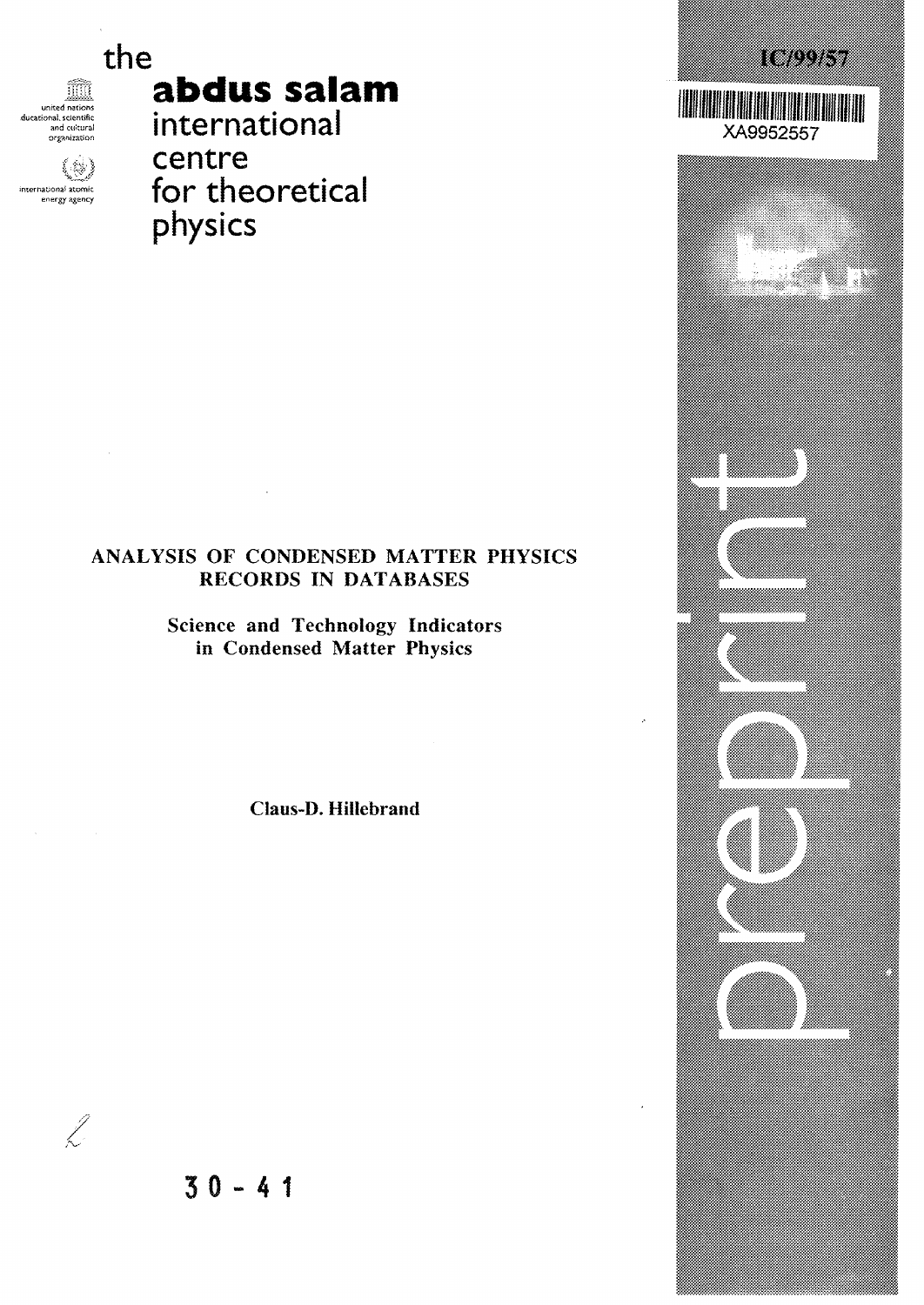Available at: http://www.ictp.trieste.it/~pub\_off/sci-abs  $IC/99/57$ 

## United Nations Educational Scientific and Cultural Organization and International Atomic Energy Agency THE ABDUS SALAM INTERNATIONAL CENTRE FOR THEORETICAL PHYSICS

## **ANALYSIS OF CONDENSED MATTER PHYSICS RECORDS IN DATABASES**

**Science and Technology Indicators in Condensed Matter Physics**

Claus-D. Hillebrand<sup>1</sup>

#### **Abstract**

An analysis of the literature on Condensed Matter Physics, with particular emphasis on High-Temperature Superconductors, was performed on the contents of the bibliographic database International Nuclear Information Systems (INIS). Quantitative data were obtained on various characteristics of the relevant INIS records such as subject categories, language and country of publication, publication types, etc. The analysis opens up the possibility for further studies, e.g. on international research co-operation and on publication patterns.

MIRAMARE - TRIESTE

May 1999

 $^1$ E-mail: <code>cdhillebrand@hotmail.com</code>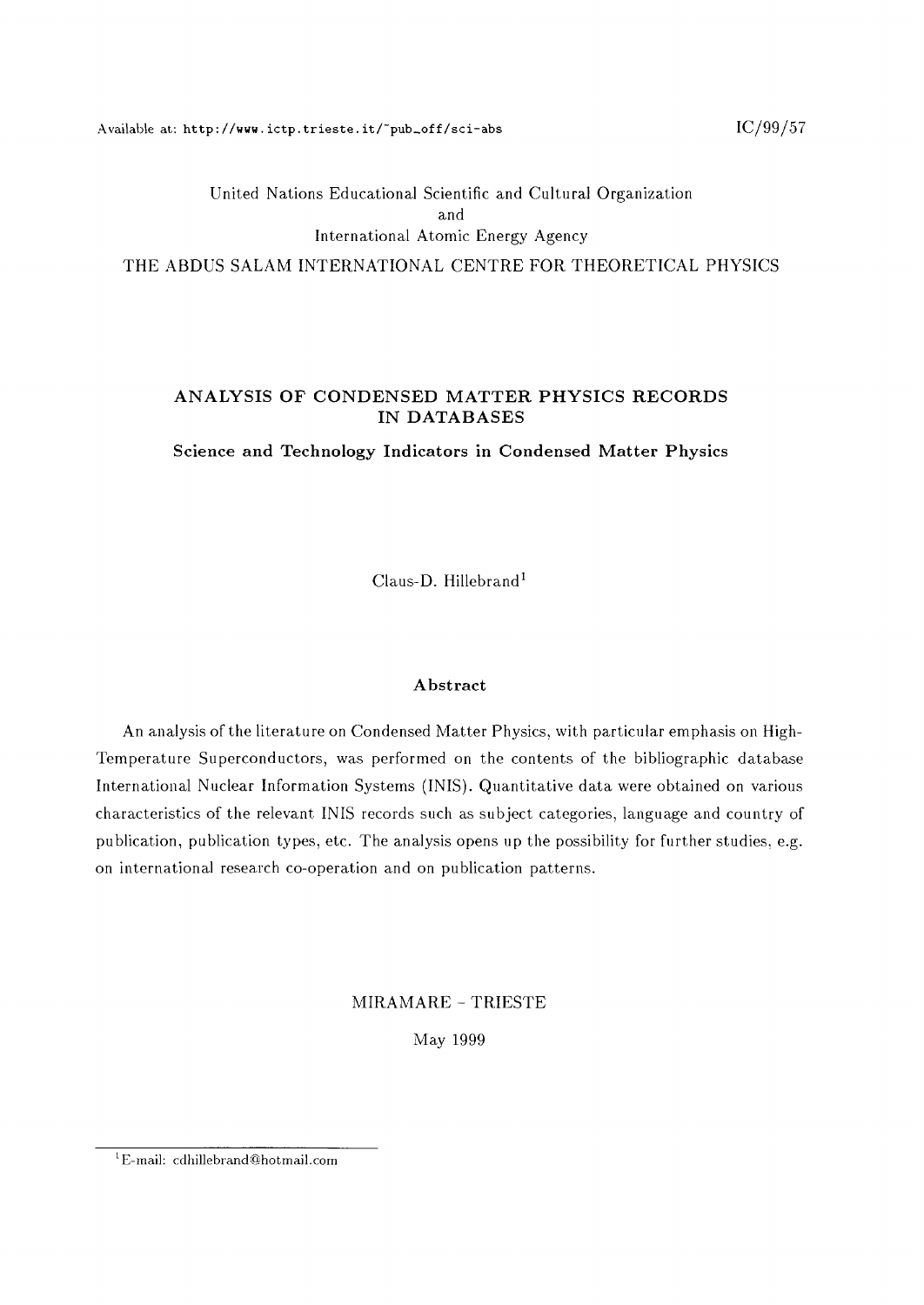## **CONTENTS**

## **ANNEX**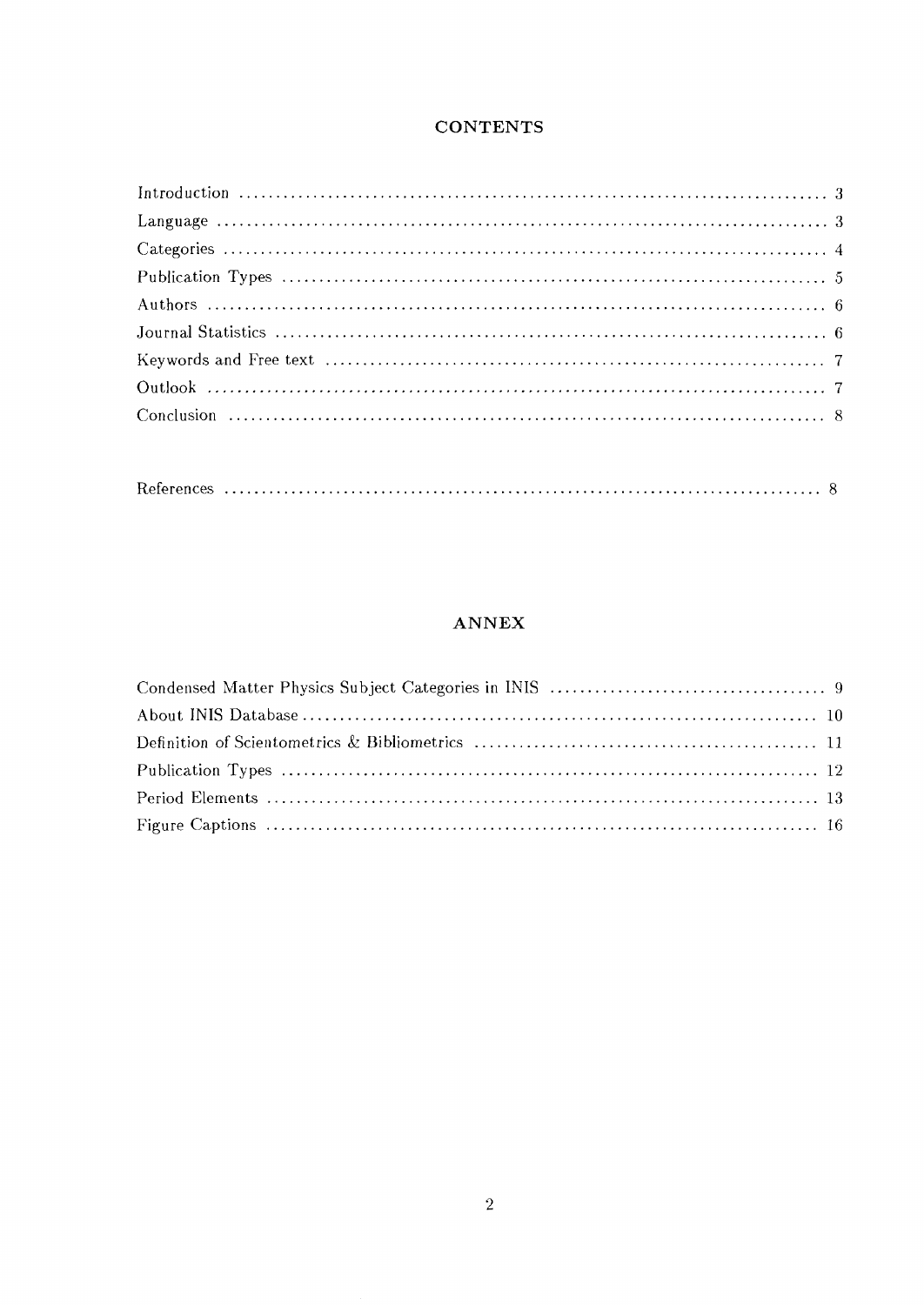#### **Introduction**

Condensed matter physics publications are stored in bibliographic databases such as the International Nuclear Information System (INIS). The objective of this study is to quantify and analyze bibliographic records on condensed matter physics which include High-Temperature Superconductor in INIS (hereafter simply referred to condensed matter physics records) to offer an overview of the developments in this research field. For the first time a scientometric study (p. 9) has been performed to investigate a selected field of science and technology and the INIS database has been used as a source of data. A variety of science and technology indicators are retrieved. Possible applications of this study are outlined. The scope of condensed matter physics records in INIS is described in the Categories section. (A description of INIS database is given in the Annex.)

Condensed matter physics lies within the INIS scope and represents about 6% of the whole INIS database (more than 113,300 condensed matter physics records were entered in the period from 1970 to mid-1998). In this field, there is an input of 5000-6000 records every year. Figure 1 shows the time development of these records over the publication years for the last 28 years. The grey column represents the number of High-Temperature Superconductor records, which are part of the condensed matter physics records. In the 1970's, the increase in the number of records was due to the start-up of INIS. In the 1980's, there were 4000-9000 records per year. The increase of the number of records after the mid-80s was due to the discovery of Miiller and Bednarz's superconductor and the new research activities, which followed this discovery. The peak was in 1989. In the 90's, the number of records per publication year totalled between 6000- 7000. Between 1989 and 1993 the number of records per year experienced a steady decrease. The input for the last 2-3 years is still continuing as the input preparation of each publication represents an extra step. The dashed lines indicate the projection of input for the last two years.

Six Member States provide about 74% of the INIS input in condensed matter physics, Figure 2. Condensed matter physics records come from 69 different input centres (INIS members, which include also International Organizations), in the period between 1970 and mid-1998. The number of countries and international organizations in which condensed matter physics documents were published totals 69 between 1970 and mid 1998. It is to be noted that the number of publications per country reflects the concentration of scientific publishing houses in those countries rather than research activities (see Author section).

#### **Language**

About 70% of all documents related to condensed matter physics are published in English. This includes translated publications. These are mainly published in the United States of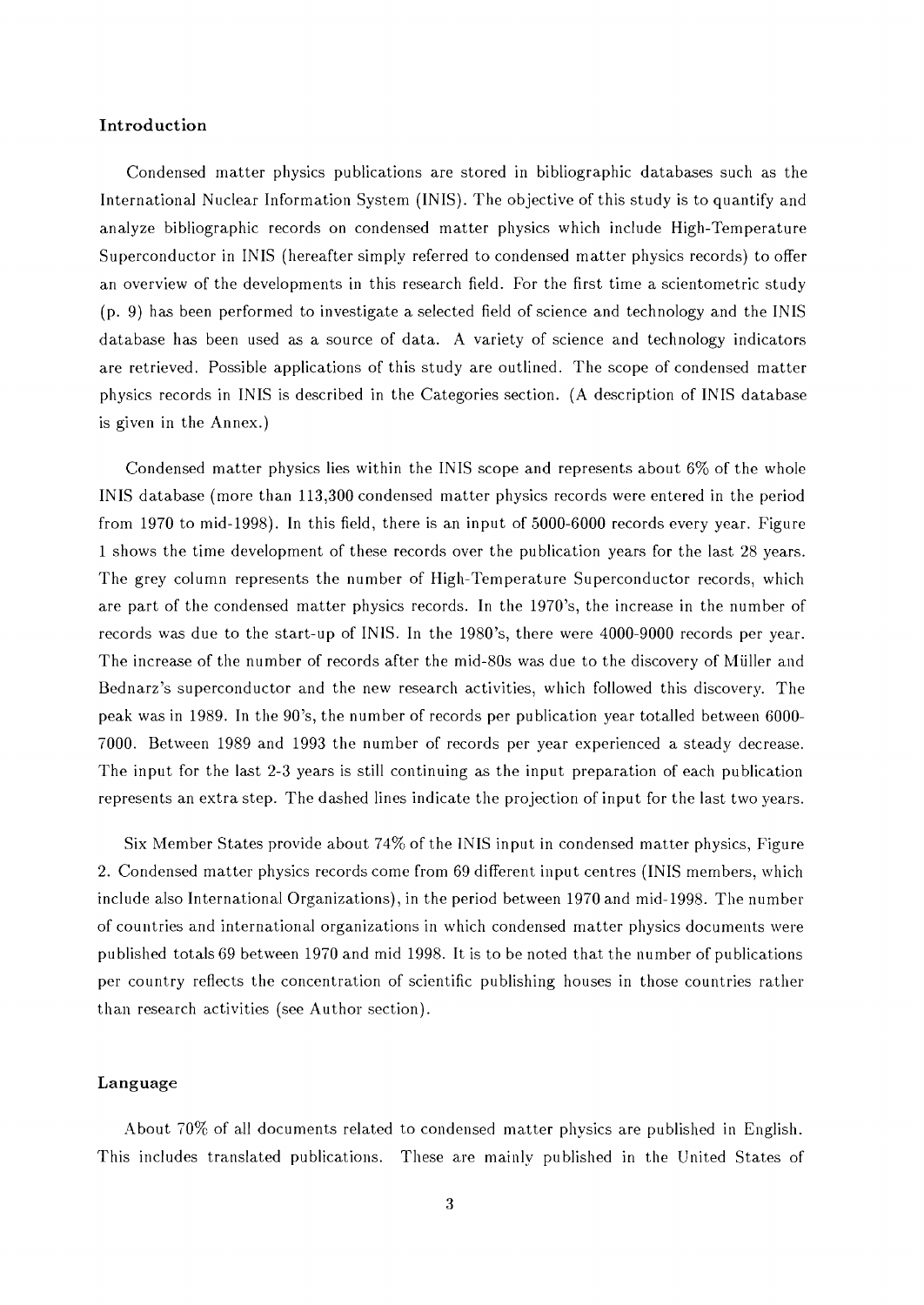America (USA) and therefore, the INIS centre in USA provides these records. Translated records represent nearly  $10\%$  of the input from USA. Of all the authors listed in the condensed matter physics records, roughly 66% are from non-English speaking countries. There are altogether condensed matter physics records in 35 different languages (see Fig. 3). Russian represents about 19% and Portuguese about 3% of all documents.

#### **Categories**

INIS records are categorized according to the INIS Subject Categories and scope descriptions arranged in conformity with the International Classification System for Physics developed by the International Council for Scientific and Technical Information. The physics category scheme was changed in 1992. For that reason, the following analysis mainly covers the period from 1992 until mid-1998, with more than 29 400 records. The main subject category of interest is **Physics of Condensed Matter,** the subcategories (in bold characters) are: **Nuclear Techniques in Condensed Matter Physics; Solid-State Plasma; Interactions between** Beams **and Condensed Matter; Quantum Physics Aspects of Condensed Matter,** (respective subfields) Superconductivity; Basic superconductivity studies; Superconducting devices; Superfluidity; Other topics in quantum fluids and solids: see Annex: INIS Subject Scope: condensed matter physics Subject Categories in INIS see Table I.

In the period from 1992 until mid 1998, the subject fields with the highest number of records were quantum physics aspects of condensed matter (G6400) including many records related to High-Temperature Superconductivity and superconductivity (G6410) and nuclear techniques in condensed matter physics (G6100), interactions between beams and condensed matter (G6300) (Figure 4).

The time development of records within the subfields in general shows a small fluctuation in the yearly number of records in physics of condensed matter within the considered time period (1991-1996). The number of superconductivity records of the publication year 1994 depicts a prominent peak. The number of records of the subject categories: nuclear techniques in condensed matter physics and interactions between beams and condensed matter alternates from year to year. The years with a high number of records usually coincide with the publication of biannual conferences. This is in accordance with the total number of records vs. publication year (see Figure 1).

The multidisciplinary nature of the INIS database allows the study of correlation between scientific disciplines. For each record, up to three subject categories can be assigned, if the record covers more than one subject field. The condensed matter physics records with second and third categories have the following subject fields assigned (listed in order of importance)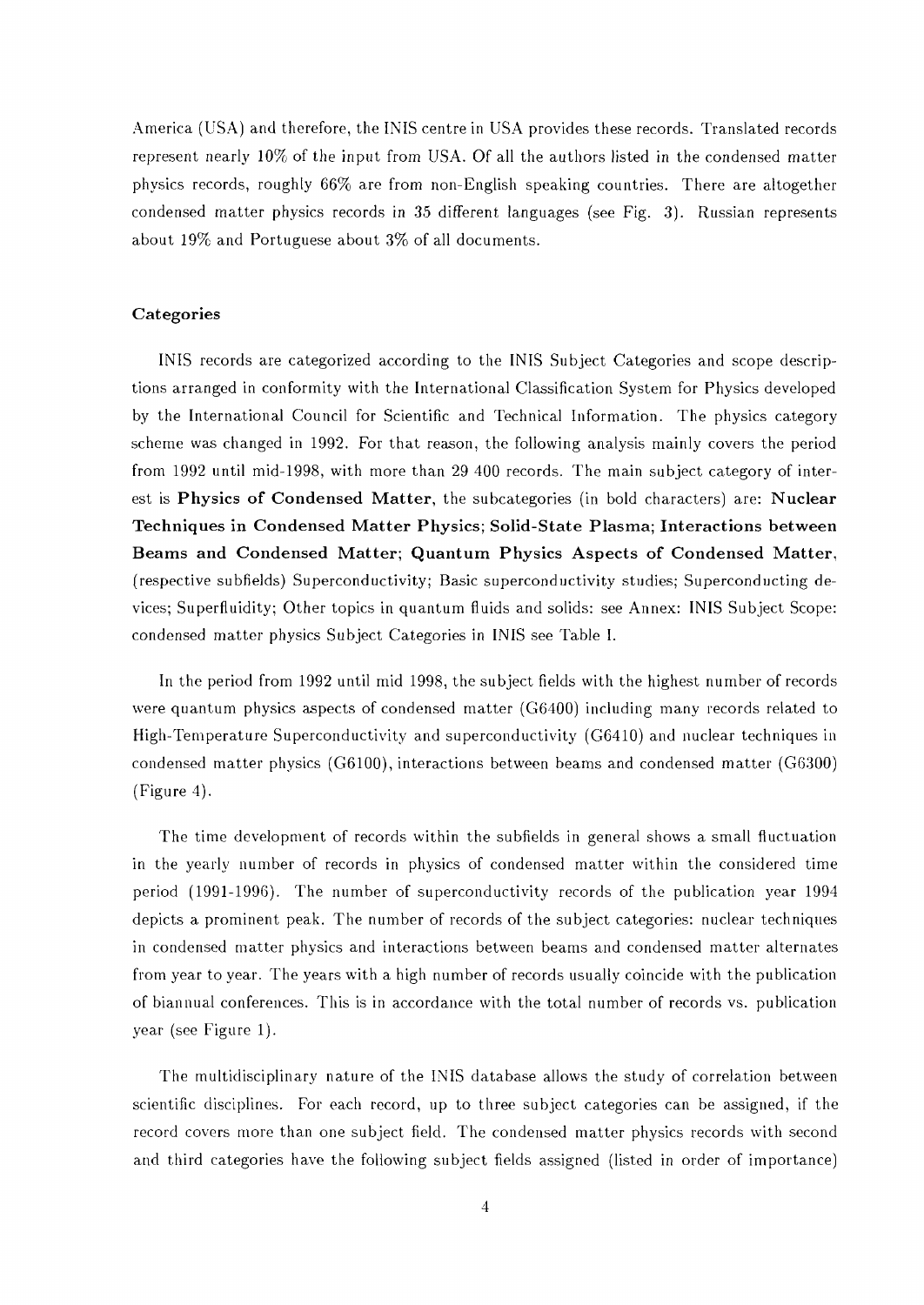chemistry, materials and earth sciences (Category B) with 80% of all assignments, other physics (category G), engineering and technology (category E) with 9% each, Figure 5.

In other physics fields (Category G), there are second and third categories assignment in general physics, atomic and molecular physics, plasma physics and fusion.

#### **Publication Types**

The record type (e.g. journal articles, reports, books, miscellaneous, patents) and literary type (e.g., short-communications, conferences, numerical data, progress reports) of each record entry is indicated in the database. This allows the publishing format to be characterized (see Table II).

Journal articles represent about 71% of all records, reports 10%, books 10%, miscellaneous 9% and patents 0.1% (see Figure 6). The percentage of journal records seems high when compared with other physics disciplines. This may be due to the high number of research groups in condensed matter physics located at universities where small and medium size experiments can be done and these apparatus are similar (not device specific as large scale machines). Therefore, and as the readership of these documents is large the research results are published in journals. Also, under journal articles one can find a high number of conference contributions, numerical data and short communications (see Figure 7, records with two publication types). The "miscellaneous" type is often used for progress reports, listing of numerical data and dissertations. The high number of book records results from the publication format of some conference proceedings in which each contribution counts as a book record. The input of patents covered has been somewhat erratic over the years. This has to do with the change of patent record copyright in some countries and the difficulty of converting records from patent to bibliographic databases. Anyhow, the number of patent records in condensed matter physics is low when compared with other physics fields. No logical explanation thereof has been found.

The number of journal records in percentage is higher (about 40%) in the field of condensed matter physics than in plasma physics and fusion  $R\&T$ , whereas in the latter the number of report and patent records is higher.

The time development of publication types gives an indication of research activities. The number of journal articles varies about 20-25% from year to year. The number of journal records per publication year entered in the INIS database averages around 3000. The number of records has fluctuated around this number over the last 20 years. The years 1980, 1989 and 1994 have an exceptionally high number of journal records. The number of book records has increased since 1990. The number of report records has not changed over the last 20 years. It has to be noted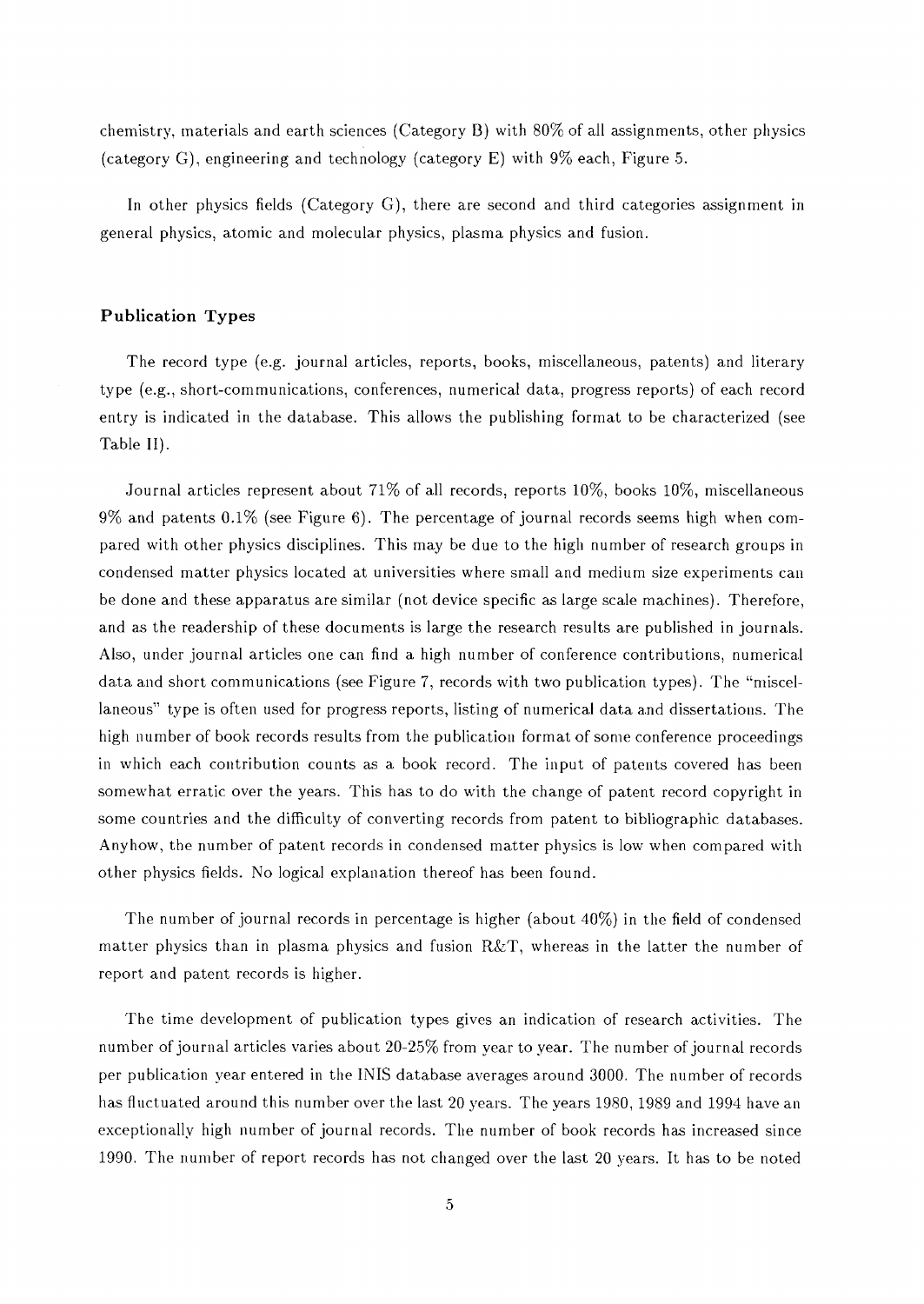that the number of reports made available on the Internet increased and some research centers have changed their research program. The frequency of book records over the publication years is very irregular; the reason probably being due to the irregular choice of formats in publishing conference proceedings.

#### **Authors**

The country tag in the author field indicates, better than the country in which the document has been published, the actual national research activities. More than 56% of the authors come from six countries (with more than 5% per country) see Figure 8. The distribution of authors according to country is different from the distribution of input countries because in some of these there is a high concentration of science publishing houses. The number of different countries from which authors are publishing totals 130. About 48% of the publications have at least one author of the document who is affiliated with a university.

#### **Journal Statistics**

Journal articles on condensed matter physics are published in more than 1500 different journals and represent more than 55% of all condensed matter physics records in INIS. The number of condensed matter physics relevant records can be found in core 'condensed matter physics' journals and in 'general physics' journals as well as in national physics journals and in neighboring disciplines. The few core journals have a high number of records and concentrate more than 50% of all journal records. A detailed analysis can be performed in a specific study on condensed matter physics journals in which the most frequent and average page number per journal articles can be determined.

Also a profile of the main journals can be plotted against the condensed matter physics subfields. The profiles allow the comparison of the scope of each journal. The list of condensed matter physics journals, a ranking of journals by number of records (which is a function of publication years, input years, articles published per year and scope) can be compared with the list of the Science Citation Index (SCI) of the Institute of Scientific Information (Philadelphia, USA). The comparison made in Fusion R&T shows that, for instance, the scope of the SCI list in Fluids and Plasmas (not controlled fusion itself) is broad but does not cover certain fields such as material studies and engineering, etc. Furthermore, the Fusion Technology journals are not separated from Fusion Research journals in the SCI list. That means that the publications of nuclear physicists are not totally covered by the SCI Plasma Physics Category.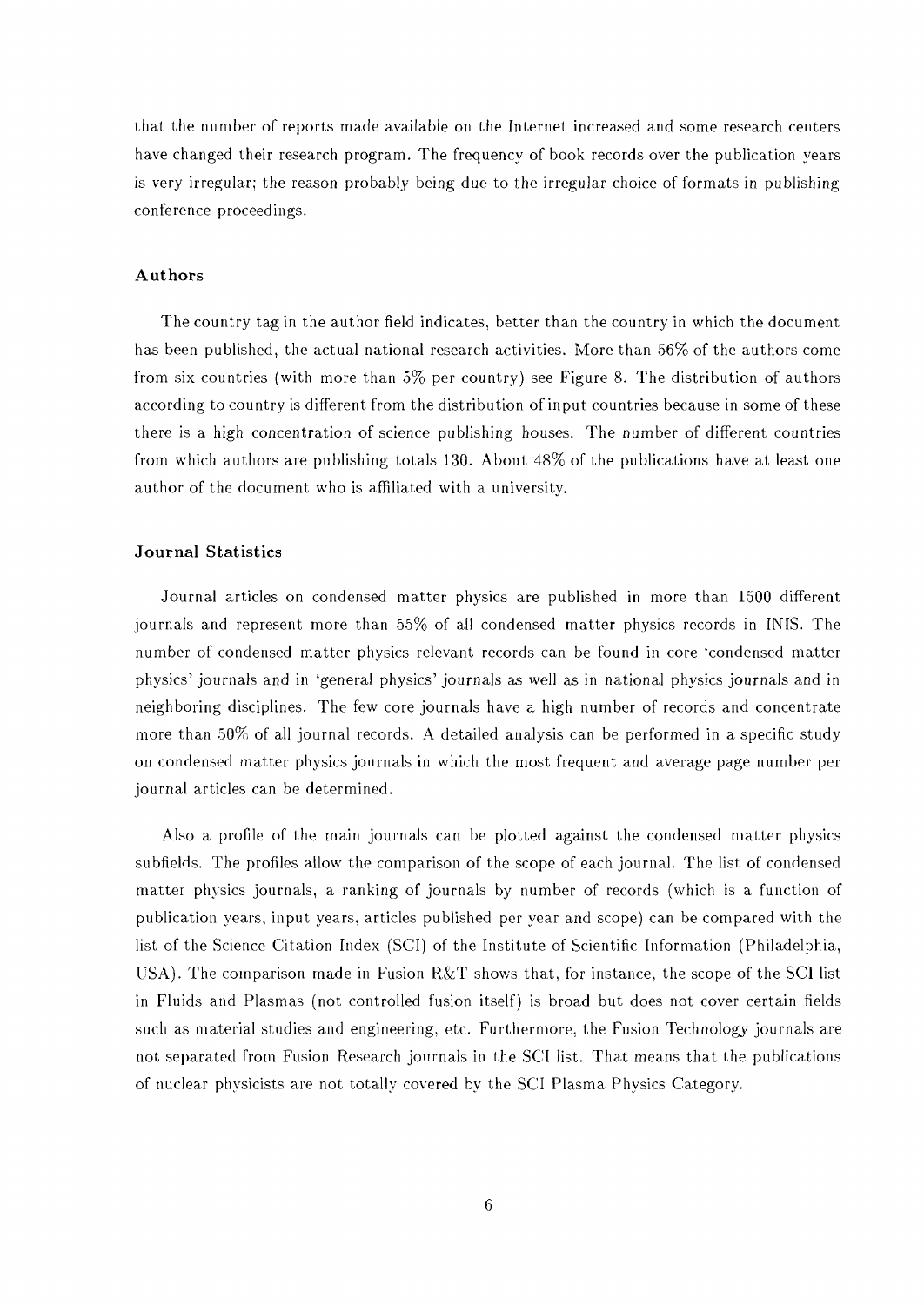#### **Keywords and Free** Text

A common feature of a bibliographic database is the subject indexing of records by assigning of keywords. As the subject index is used in books, each database record is complemented by a list of 'controlled terms' (keywords, or in INIS terminology - descriptors) which are chosen to describe better the content, concepts, methods and models. These descriptors are scientific and technical words listed in the INIS Thesaurus, which also defines relationships (e.g. hierarchical, affinitive, etc.) to other descriptors. The descriptors are used for the retrieval of documents. Descriptors are assigned to each input record by indexers working in each INIS centre. Descriptors in condensed matter physics records in INIS database indicate that the main emphasis of the records is on condensed matter physics.

The descriptor "oxygen" is a controlled term, which is listed in the INIS Thesaurus.

An alternative retrieval tool is the search by "free text" (that is, natural language-words and phrases occurring in all textual fields, including titles and abstracts). The free text can be a scientific term, which appears in the title or abstract and is not necessarily a descriptor, but, nevertheless, can be used for retrieval. In addition to the use of descriptors, "non-standard keywords" (in INIS terminology - free text terms) are permitted to be input in another indexing field and allow flexibility of indexing and searching. Newly proposed descriptors are usually accepted with a delay of several months. The free text "Luttinger" is e.g. such a term.

In the condensed matter physics records, some elements of the periodic table have a high frequency (number of records) (in order of importance) such as oxygen, copper, yttrium, barium, silicon, helium, iron etc. (Table **III).**

#### **Outlook**

This analysis of Condensed Matter Physics records in INIS database contains many tables and graphs, which form the basis of this summary, and provides more detailed information. A basic analysis was performed aimed at different interest groups such as the scientific and technology community, science publishers and editors, librarians and science managers.

In the study, additional information on science and technology indicators and trends is also shown as well as information on Condensed Matter Physics related publications and their formats. Further, more advanced and focused analyses and evaluation of the data for some of these interest groups are also possible. The analysis opens the possibility of further studies, e.g. the co-operation between different institutions and countries, mapping publication patterns, highlighting scientific co-operation, development of human resources and journal structure etc.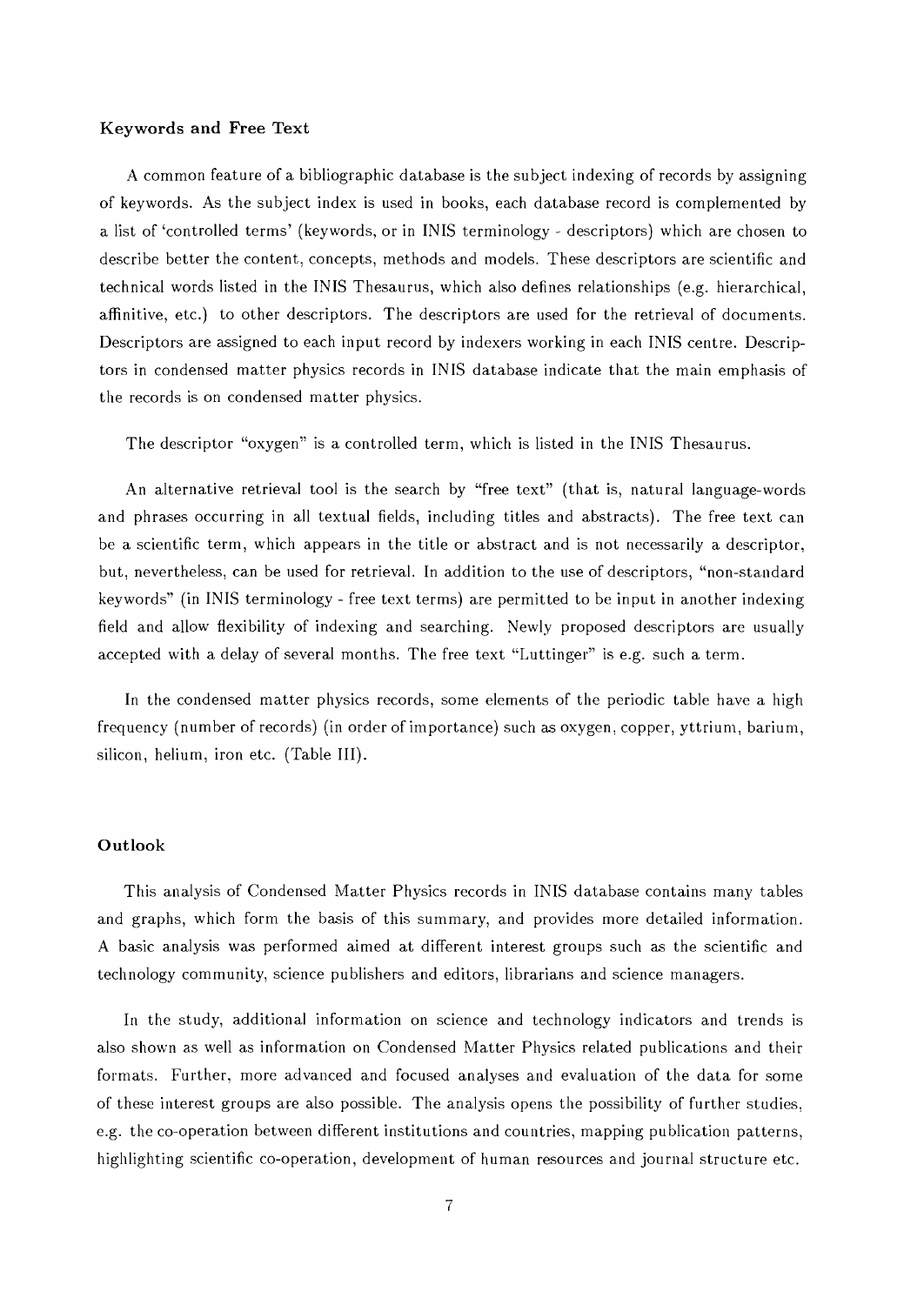Scientometric studies can assist in analysis and formulation of science and technology policy by mapping changes in research activities, providing thematic and strategic analysis of relative position of research communities; sketching profiles of activities and performance of countries and institutions.

#### **Conclusion**

The number of publications in Condensed Matter Physics reflects the development in this field especially the research efforts in the High-temperature superconductivity.

The number of frequency of periodic elements also reflects the elements in this field.

#### **References**

- Time Development of Records on "Nuclear Physics and Data in INIS Database" presented at the IAEA Advisory Group Meeting of Nuclear Reaction Data Centres, 11-15 May 1998, Vienna, Austria, by Claus-D. Hillebrand, IAEA, Division of Scientific and Technical Information, Vienna published in INDC (NDS)-383, July 1998, p. 139-142.
- CINDA; Bibliographic and Data Index on Neutron Nuclear Data, (1988-1997), IAEA, Vienna, 1997.
- Fusion Research and Technology Records in INIS Database, CD. Hillebrand; Div. of Scientific and Technical Information; IAEA, Vienna, Austria. ITER-Newsletter, April 1998; p.4-6.
- Analysis of High Energy Physics Records in Databases, Science and Technology Indicators in High Energy Records, DSU-SPU/99-148, March 1999, CERN, Geneva.
- Science and Technology Indicators in Fusion Energy.
- Socio-Economic Research on Fusion, International Institute for Applied Systems Analysis, Laxenburg, July 1998; In Proc. of SERF : Fusion : Perspectives from Economics, Politics and Public Opinion, ed. F. Schinner, Nov 1998.

A review on publications in Fusion Energy, International Fusion Energy Conference, Yokohama, Japan, Oct. 1998.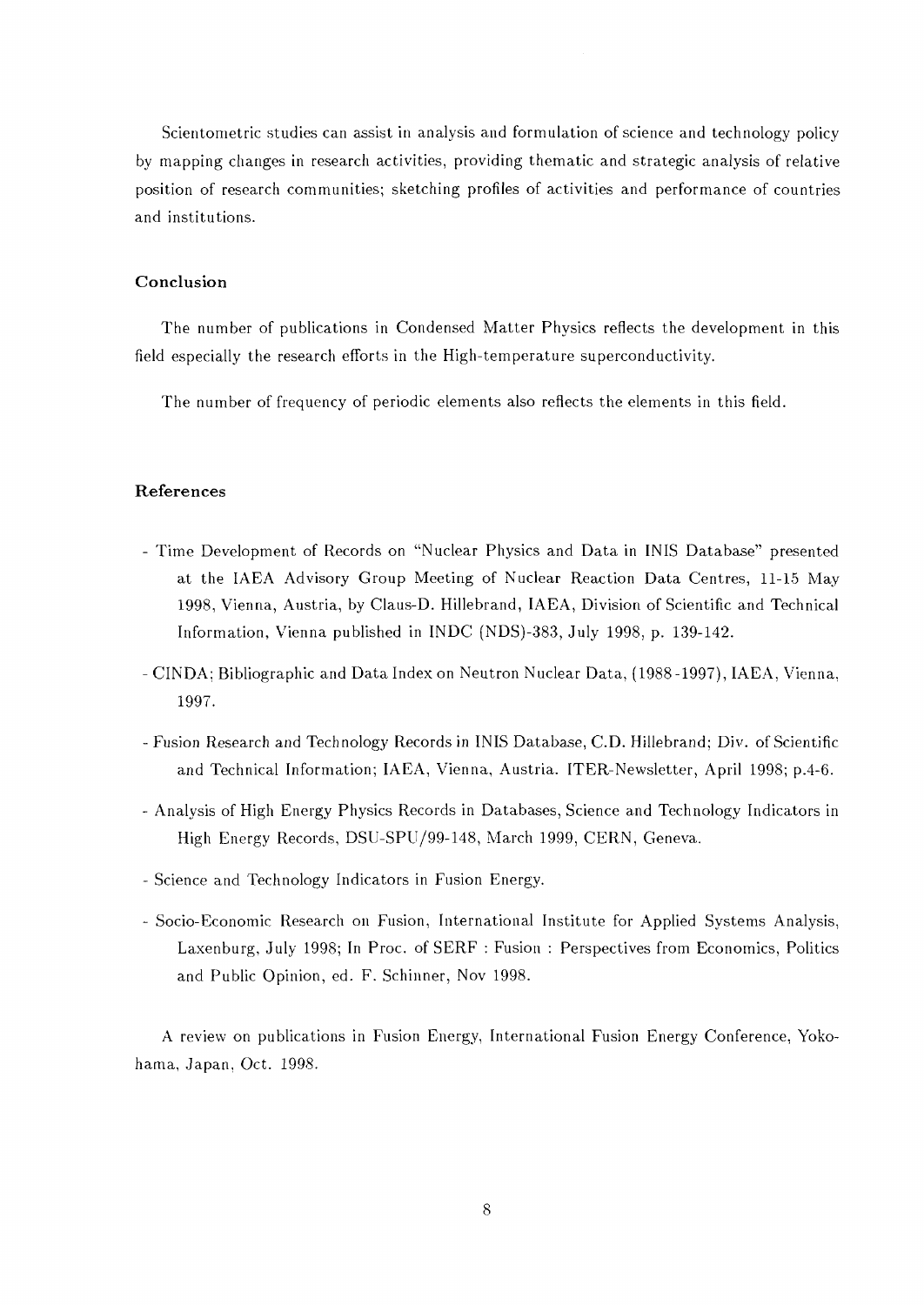## **Table I**

Condensed Matter Physics Subject Categories in INIS

- G6000 Physics of Condensed Matter G3000
- G6100 Nuclear Techniques in Condensed Matter Physics
- G6200 Solid-State Plasma
- G6300 Interactions Between Beams and Condensed Matter
- G6400 Quantum Physics Aspects of Condensed Matter
- G6410 Superconductivity
- G6411 Basic Superconductivity Studies
- G6412 Superconducting Devices
- G6420 Superfluidity
- G6430 Other Topics in Quantum Fluids and Solids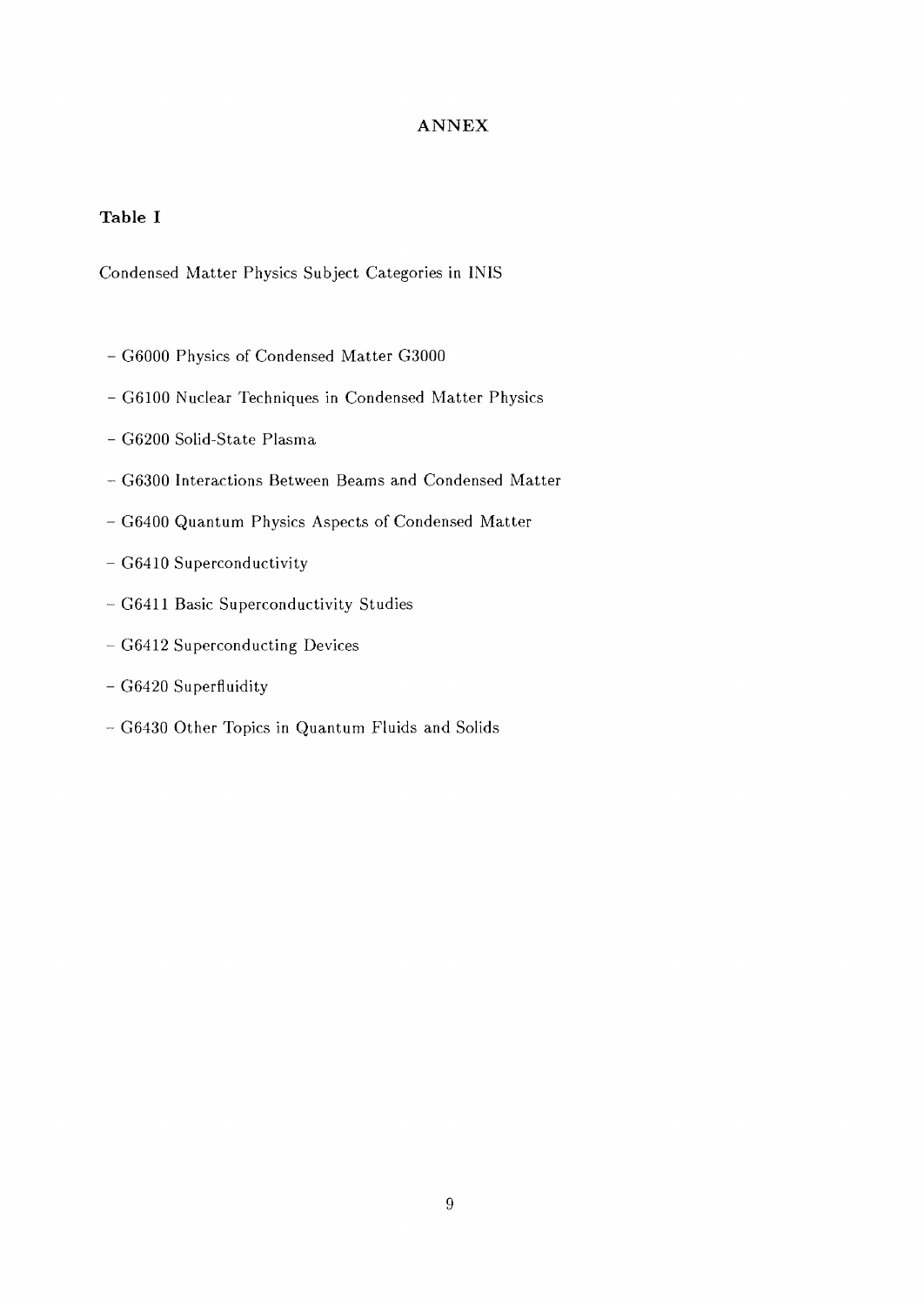#### **About INIS Database**

The decentralized multidisciplinary bibliographic database of the IAEA is a part of **INIS** which was created in 1970 and is administered by the INIS Section of the IAEA with the purpose of collecting and disseminating information on science and technology through its Member States.

INIS has 120 Members including 18 International Organizations which provide records on science and technology documents published in the states where the 120 INIS members are located. Records of documents are provided to INIS in English, along with the titles in the language of origin. All countries and international organizations participating in the Nuclear Reaction Data Centre network are also INIS Members. (United States of America, Japan, Russia, China, Germany, Hungary, Ukraine, NEA/DB - OECD, NDS-IAEA.)

The main INIS fields of scope are: (i) chemistry, materials and earth sciences; (ii) life and environmental sciences; (iii) isotopes, isotope and radiation applications; (iv) engineering and technology; (v) other aspects of nuclear and non-nuclear energy; (vi) physics.

The largest subject category is physics with about one third of all records, followed by engineering and technology with one fourth. Chemistry, material and earth sciences as well as life and environmental sciences represent about one fifth each.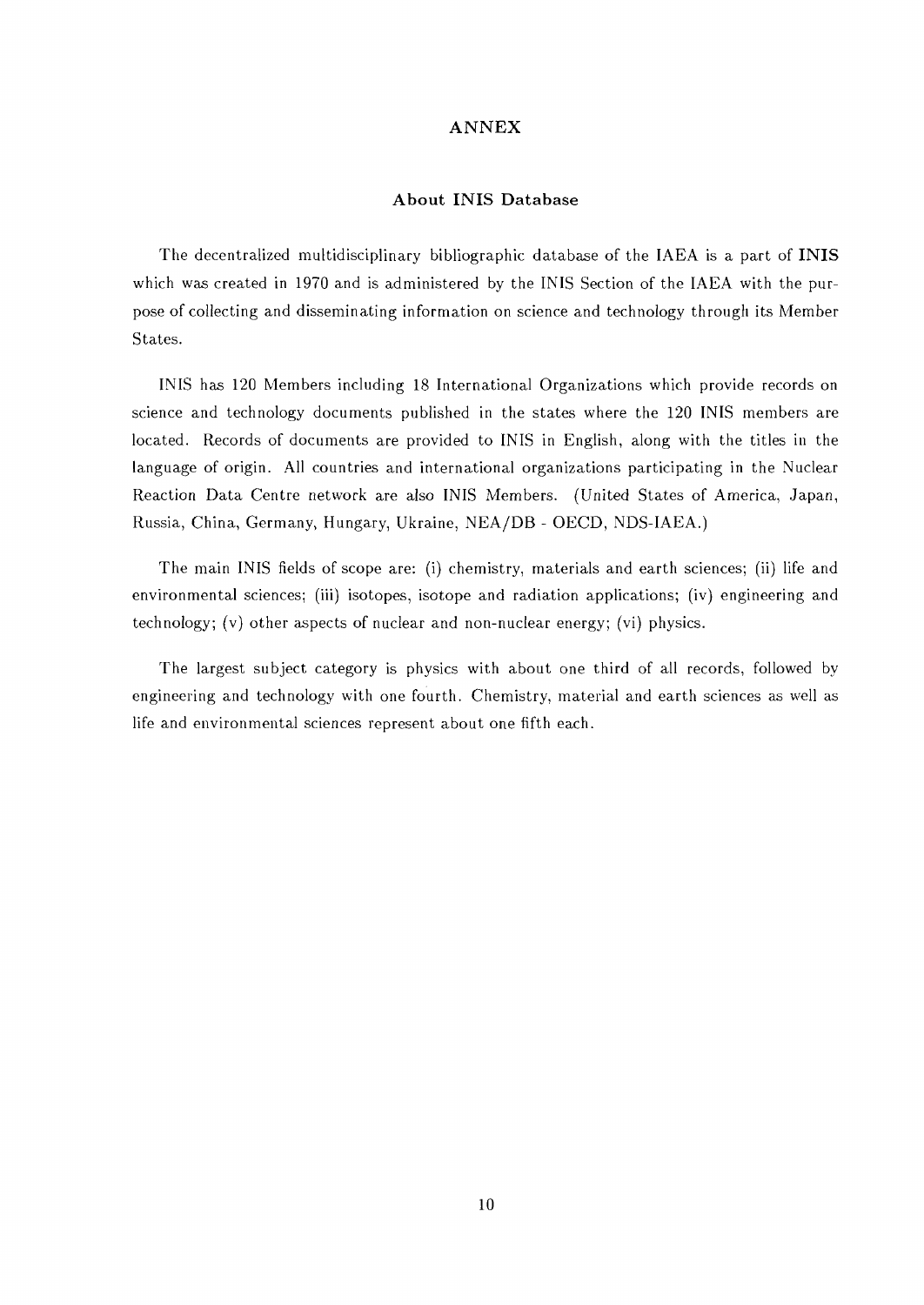#### **Definition of Scientometrics and Bibliometrics**

The terms bibliometrics and scientometrics were introduced almost simultaneously by Pritchard and by Nalimov and Mulchenko in 1969. While Pritchard explained the term bibliometrics as the application of mathematical and statistical methods to books and other media of communication, Nalimov and Mulchenko defined scientometrics as the application of those quantitative methods which deal with the analysis of science viewed as an information process. According to these interpretations, scientometrics is restricted to the measurement of science communication, whereas bibliometrics is designed to deal with more general information processes. The at best fuzzy distinction between the two has virtually disappeared over the course of the last three decades and, today, the terms are more or less synonymous. Meanwhile, the term infometrics has come to replace the originally broader specialty of bibliometrics.

(Source: 2<sup>nd</sup> European Report on Science and Technology Indicators, Dec. 1997, page 111, EC-Luxembourg, EUR17639.)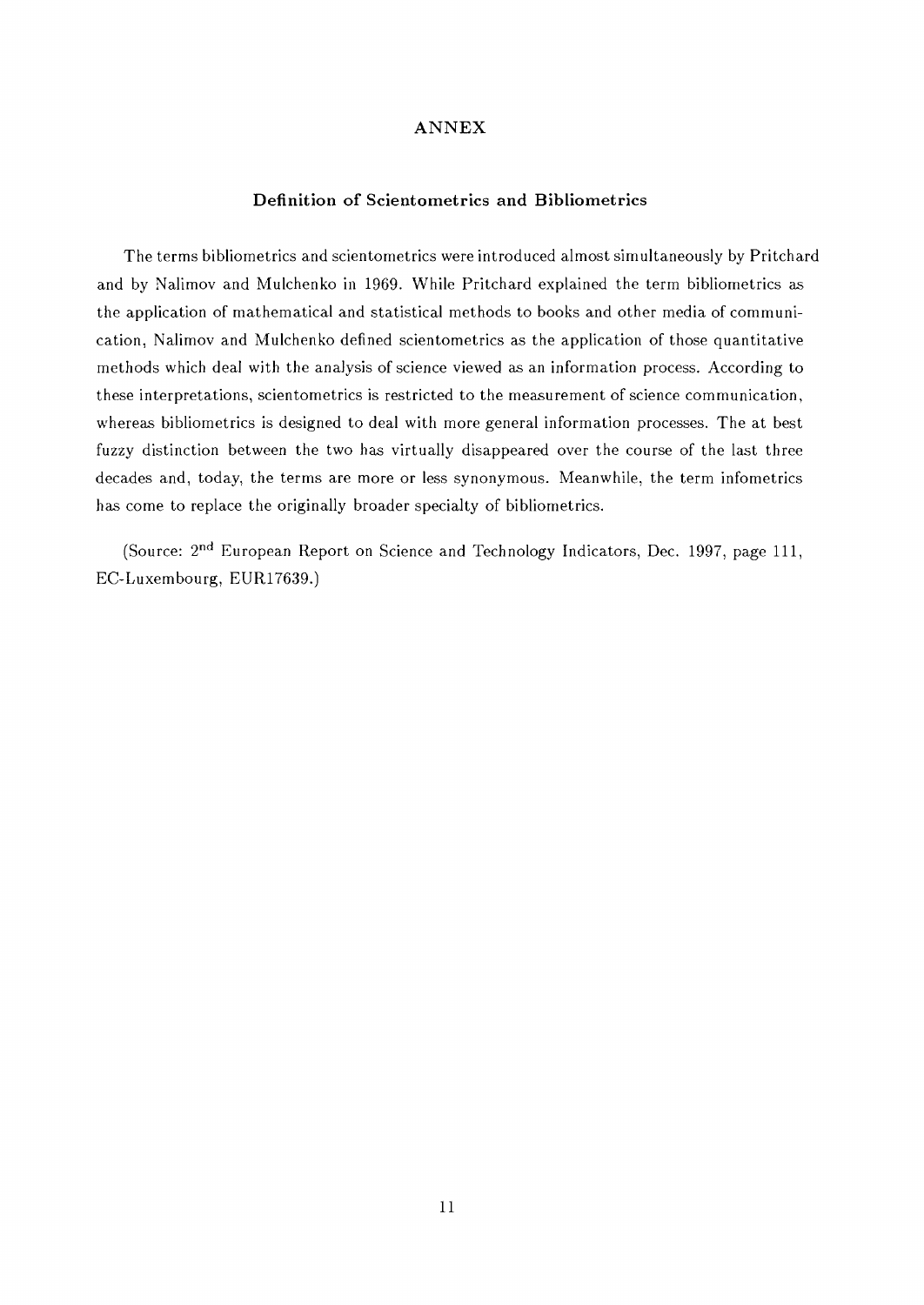## **Table II**

Publication Types

Records types:

- J Journals
- R Reports
- B Books
- I Miscellaneous
- P Patents

Literary Types:

- E Short Communication
- N Numerical Data
- V Computer Program Description
- X Nonconventional Literature
- Y Progress Reports
- U Dissertations
- K Conference
- Z Bibliography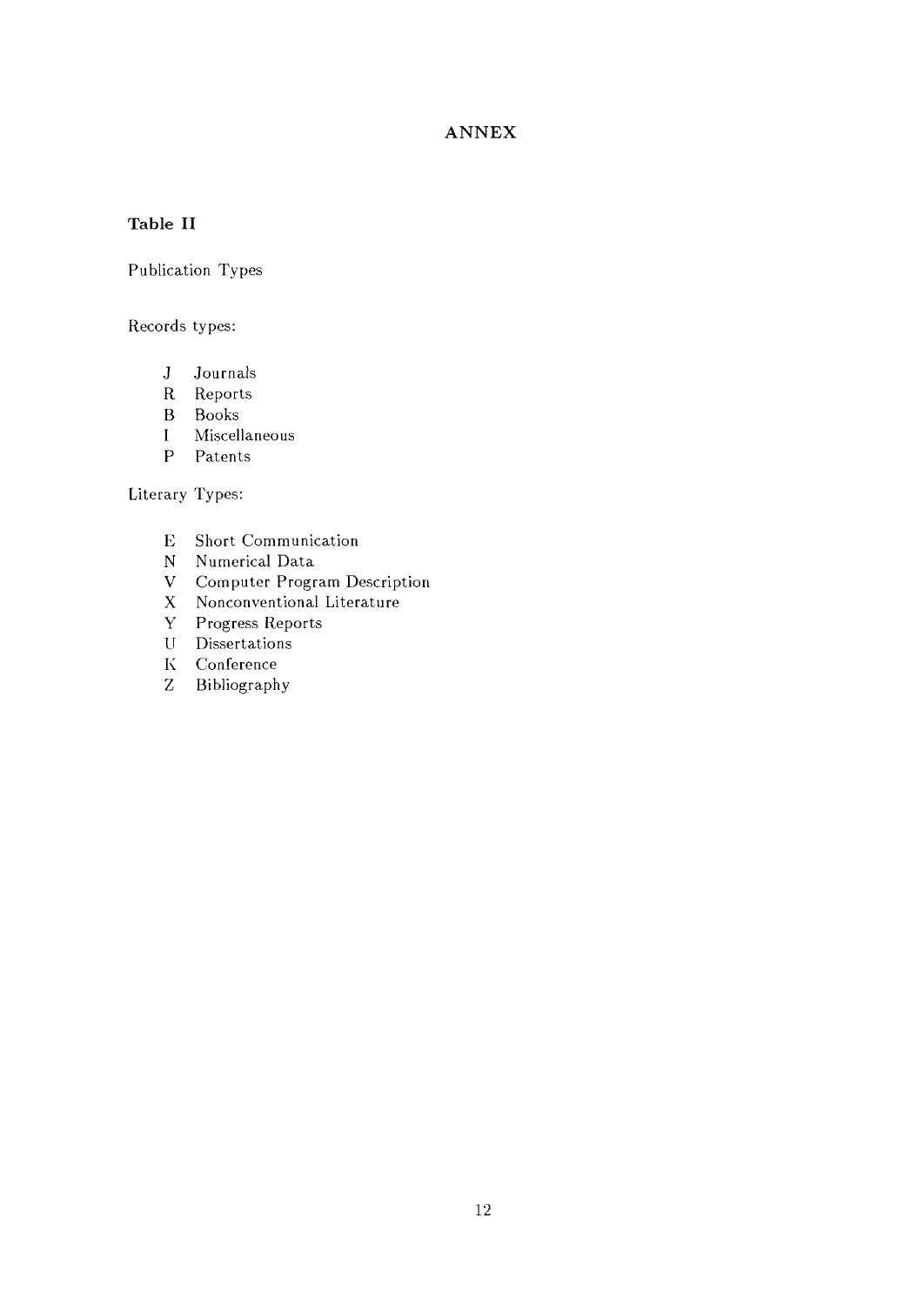## **Table III**

Frequency of Periodic Elements in Condensed Matter Physics Records (since 1992) (total 29447).

Alphabetic Order

Number of Records

| $\boldsymbol{0}$ | Actinium                | 7717 | Oxygen                  |
|------------------|-------------------------|------|-------------------------|
| 1566             | (Aluminium or Aluminum) | 5645 | Copper                  |
| 10               | Americium               | 2860 | Yttrium                 |
| 190              | Antimony                | 2702 | Barium                  |
| 839              |                         | 2641 | Silicon                 |
| 866              | Argon<br>Arsenic        | 2289 | Helium                  |
| 3                | Astatine                | 2272 | Iron                    |
| 2702             | Barium                  | 1956 | Carbon                  |
|                  |                         |      |                         |
| 0                | Berkelium               | 1669 | Hydrogen                |
| 149              | Beryllium               | 1566 | (Aluminium or Aluminum) |
| 1092             | <b>Bismuth</b>          | 1193 | Strontium               |
| $\boldsymbol{0}$ | Bohrium                 | 1171 | Nitrogen                |
| 611              | Boron                   | 1092 | <b>Bismuth</b>          |
| 174              | <b>Bromine</b>          | 1059 | Lead                    |
| 363              | Cadmium                 | 1000 | Nickel                  |
| 268              | (Caesium or Cesium)     | 999  | Calcium                 |
| 999              | Calcium                 | 949  | Gallium                 |
| 10               | Californium             | 887  | (Niobium or Columbium)  |
| 1956             | Carbon                  | 866  | Arsenic                 |
| 363              | Cerium                  | 839  | Argon                   |
| 470              | Chlorine                | 799  | Titanium                |
| 396              | Chromium                | 707  | Lanthanum               |
| 483              | Cobalt                  | 615  | Tin                     |
| 5645             | Copper                  | 611  | Boron                   |
| $\overline{2}$   | Curium                  | 600  | Silver                  |
| $\boldsymbol{0}$ | Dubnium                 | 557  | Gold                    |
| 137              | Dysprosium              | 548. | Indium                  |
| 0                | Einsteinium             | 524  | Phosphorus              |
| 150              | Erbium                  | 510  | (Sulphur or Sulfur)     |
| 183              | Europium                | 504  | Fluorine                |
| $\boldsymbol{0}$ | Fermium                 | 495  | Platinum                |
| 504              | Fluorine                | 483  | Cobalt                  |
| 8                | Francium                | 473  | Lithium                 |
| 253              | Gadolinium              | 470  | Chlorine                |
| 949              | Gallium                 | 429  | Zinc                    |
| 422              | Germanium               | 422  | Germanium               |
| 557              | Gold                    | 408  | Uranium                 |
| 65               | Hafnium                 | 396  | Chromium                |
| $\boldsymbol{0}$ | Hassium                 | 390  | Neodymium               |
| 2289             | Helium                  | 374  | Manganese               |
|                  |                         |      |                         |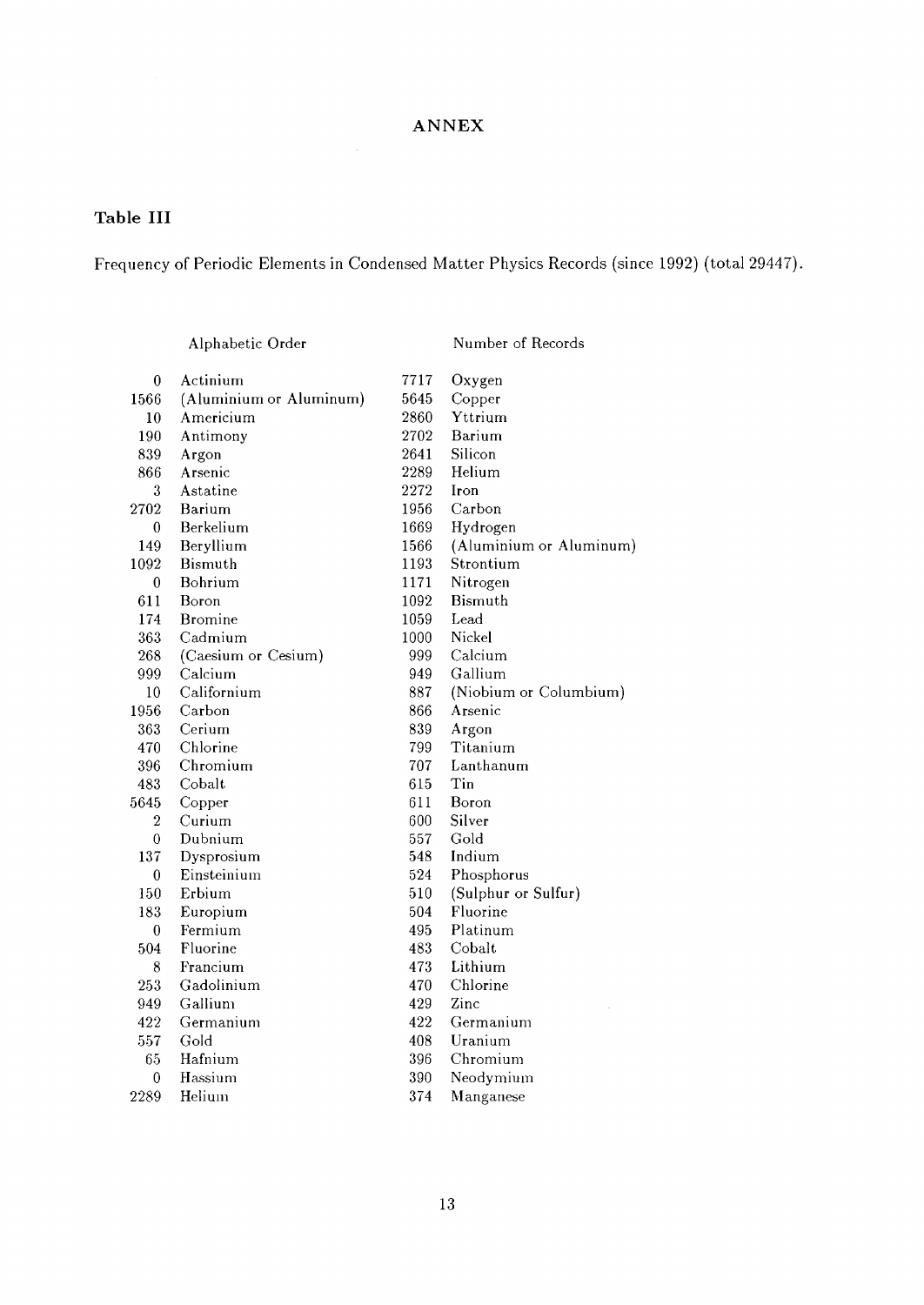#### Table III - continued

#### Alphabetic Order

#### Number of Records

(Tungsten or Wolfram)

(Caesium or Cesium) Praseodymium Gadolinium Iodine Vanadium Neon Palladium Tantalum Antimony Europium Mercury Bromine Krypton Erbium Beryllium Samarium Dysprosium Holmium Ytterbium Rubidium Ruthenium Terbium Thulium Rhodium Lutetium Hafnium Scandium

Sodium Cadmium Cerium Potassium Tellurium Magnesium Zirconium Deuterium Molybdenum Thallium

Xenon Selenium

| 133            | Holmium                | 371 |
|----------------|------------------------|-----|
| 1669           | Hydrogen               | 363 |
| 548            | Indium                 | 363 |
| 243            | Iodine                 | 336 |
| 33             | Iridium                | 331 |
| 2272           | Iron                   | 329 |
| 167            | Krypton                | 316 |
| 707            | Lanthanum              | 308 |
| 0              | Lawrencium             | 289 |
| 1059           | Lead                   | 286 |
| 473            | Lithium                | 273 |
| 68             | Lutetium               | 270 |
| 329            | Magnesium              | 269 |
| 374            | Manganese              | 268 |
| 0              | Meitnerium             | 256 |
| 0              | Mendelevium            | 253 |
| 178            | Mercury                | 243 |
| 289            | Molybdenum             | 224 |
| 390            | Neodymium              | 210 |
| 210            | Neon                   | 209 |
| 19             | Neptunium              | 202 |
| 1000           | Nickel                 | 190 |
| 887            | (Niobium or Columbium) | 183 |
| 1171           | Nitrogen               | 178 |
| 0              | Nobelium               | 174 |
| 8              | Osmium                 | 167 |
| 7717           | Oxygen                 | 150 |
| 209            | Palladium              | 149 |
| 524            | Phosphorus             | 147 |
| 495            | Platinum               | 137 |
| 16             | Plutonium              | 133 |
| $\overline{2}$ | Polonium               | 125 |
| 336            | Potassium              | 121 |
| 256            | Praseodymium           | 110 |
| 4              | Promethium             | 90  |
| 3              | Protactinium           | 90  |
| 14             | Radium                 | 71  |
| 14             | Radon                  | 68  |
| 31             | Rhenium                | 65  |
| 71             | Rhodium                | 57  |
| 121            | Rubidium               | 45  |
| 110            | Ruthenium              | 33  |
| 0              | Rutherfordium          | 31  |
| 147            | Samarium               | 31  |

45  $3^{\circ}$ 31 31 Thorium Iridium Rhenium Tritium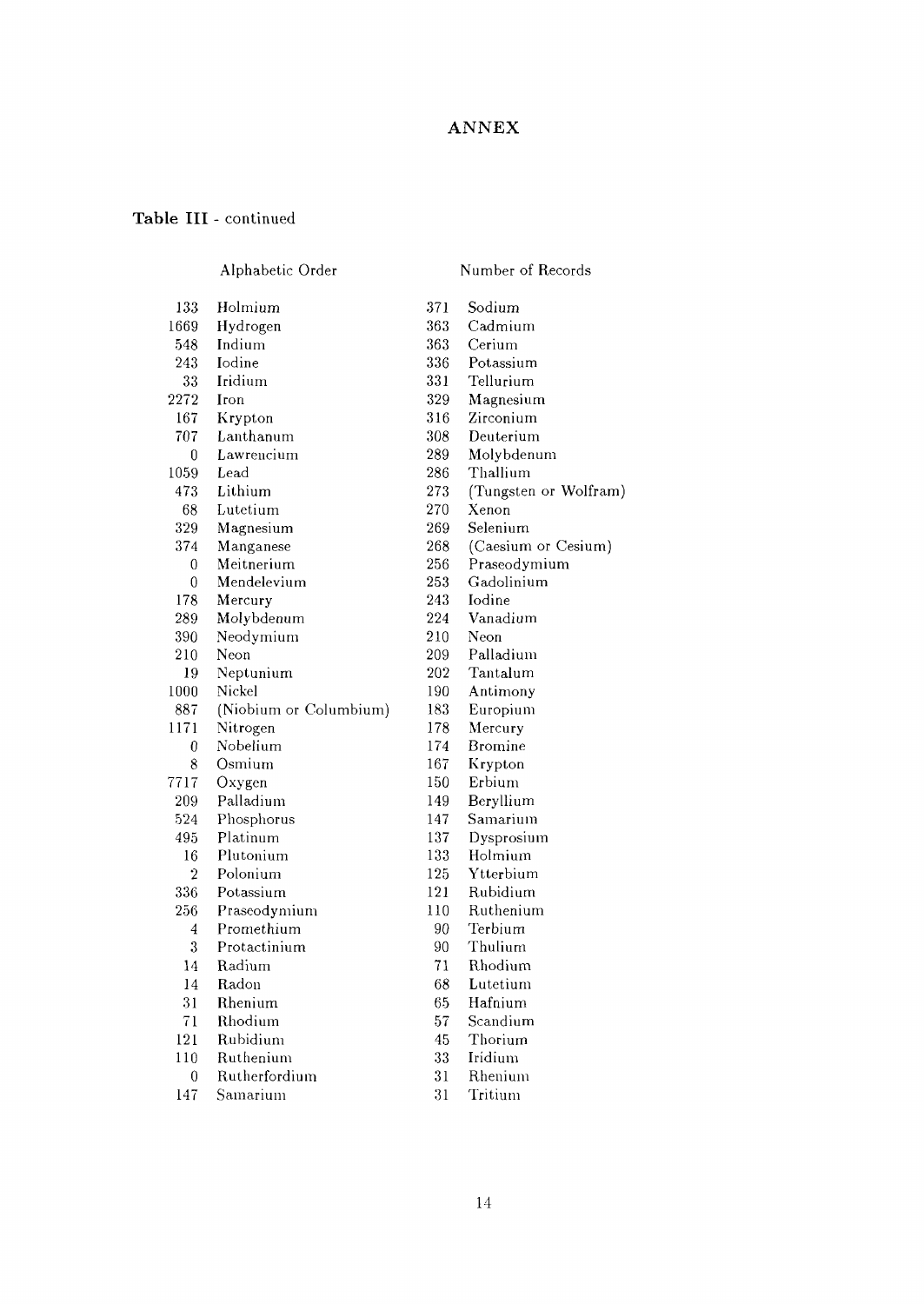### Table III - continued

#### Number of Records

Neptunium Plutonium Radium

- 57 0 269 2641 600 371 1193 510 202 11 331 90 286 45 90 615 799 273 0 0 0 408 224 270 125 2860 429 316 Alphabetic Order Scandium Seaborgium Selenium Silicon Silver Sodium Strontium (Sulphur or Sulfur) Tantalum Technetium Tellurium Terbium Thallium Thorium Thulium Tin Titanium (Tungsten or Wolfram) Ununbium Ununnilium Unununium Uranium Vanadium Xenon Ytterbium Yttrium Zinc Zirconium
- 
- 308 31 Deuterium Tritium

14 11 10 Radon Technetium Americium

19 16 14

- 10 Californium
- 8 Francium
- 8 Osmium
- 4 Promethium
- 3 Astatine
- 3 Protactinium
- 2 Curium
- 2 Polonium
- $\overline{0}$ Actinium
- 0 Berkelium
- 0 Bohrium
- 0 Dubnium
- 0 Einsteinium
- 0 Fermium
- 0 Hassium
- 0 Lawrencium
- 0 Meitnerium
- 0 Mendelevium
- 0 Nobelium
- 0 Rutherfordium
- 0 Seaborgium
- 0 Ununbium
- $\theta$ Ununnilium
- $\overline{0}$ Unununium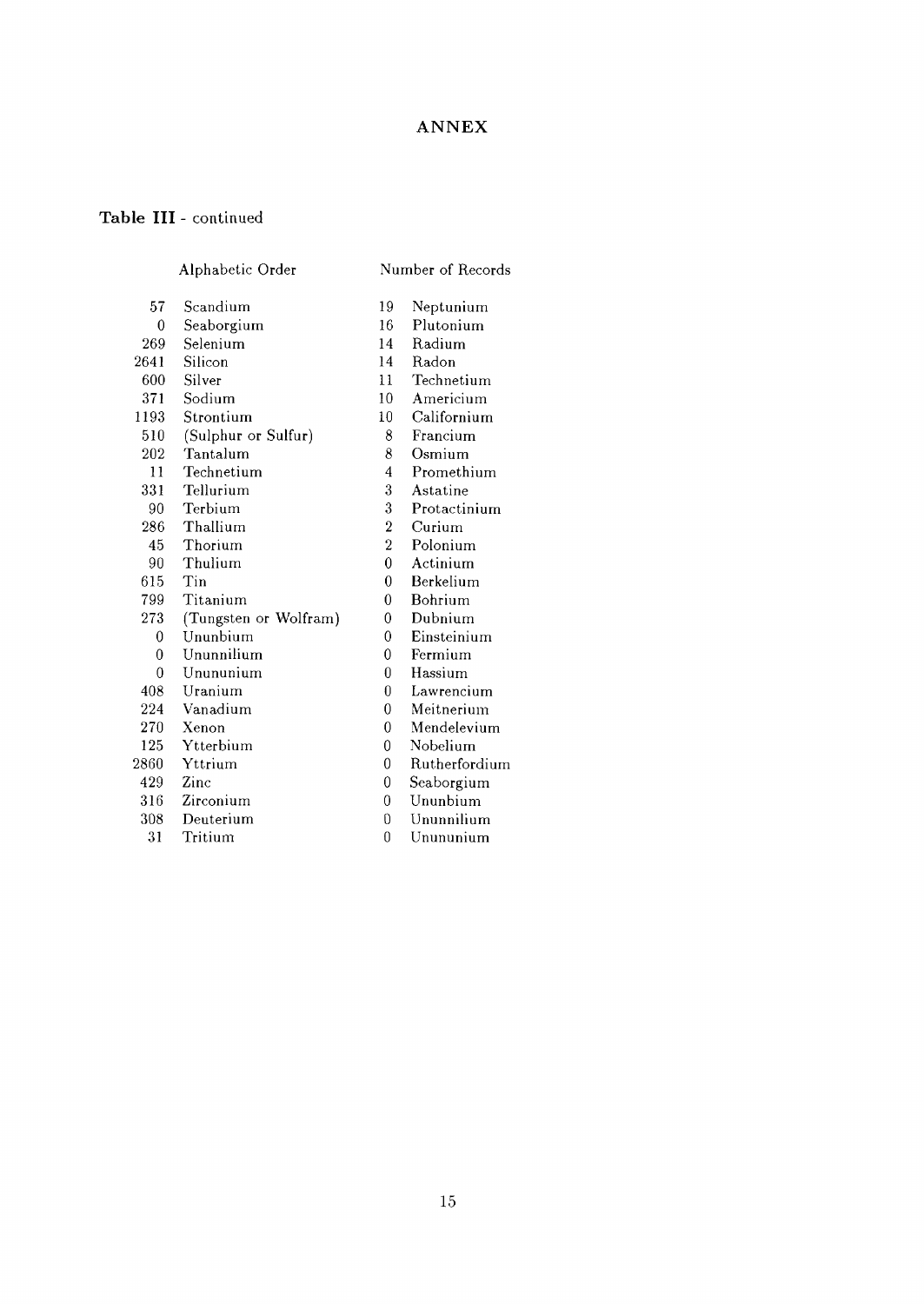## **Figure Captions**

Figure 1: Number of Records vs. Publication Year

Figure 2: Number of Records per Input Countries

Figure 3: Number of Records per Language

Figure 4: Number of Records per Subject Category

Figure 5: Number of Records (%) with Secondary Category

Figure 6: Number of Publication Type Records

Figure 7: Number of Records with Two Publication Types

Figure 8: Number of Records (%) per Author Country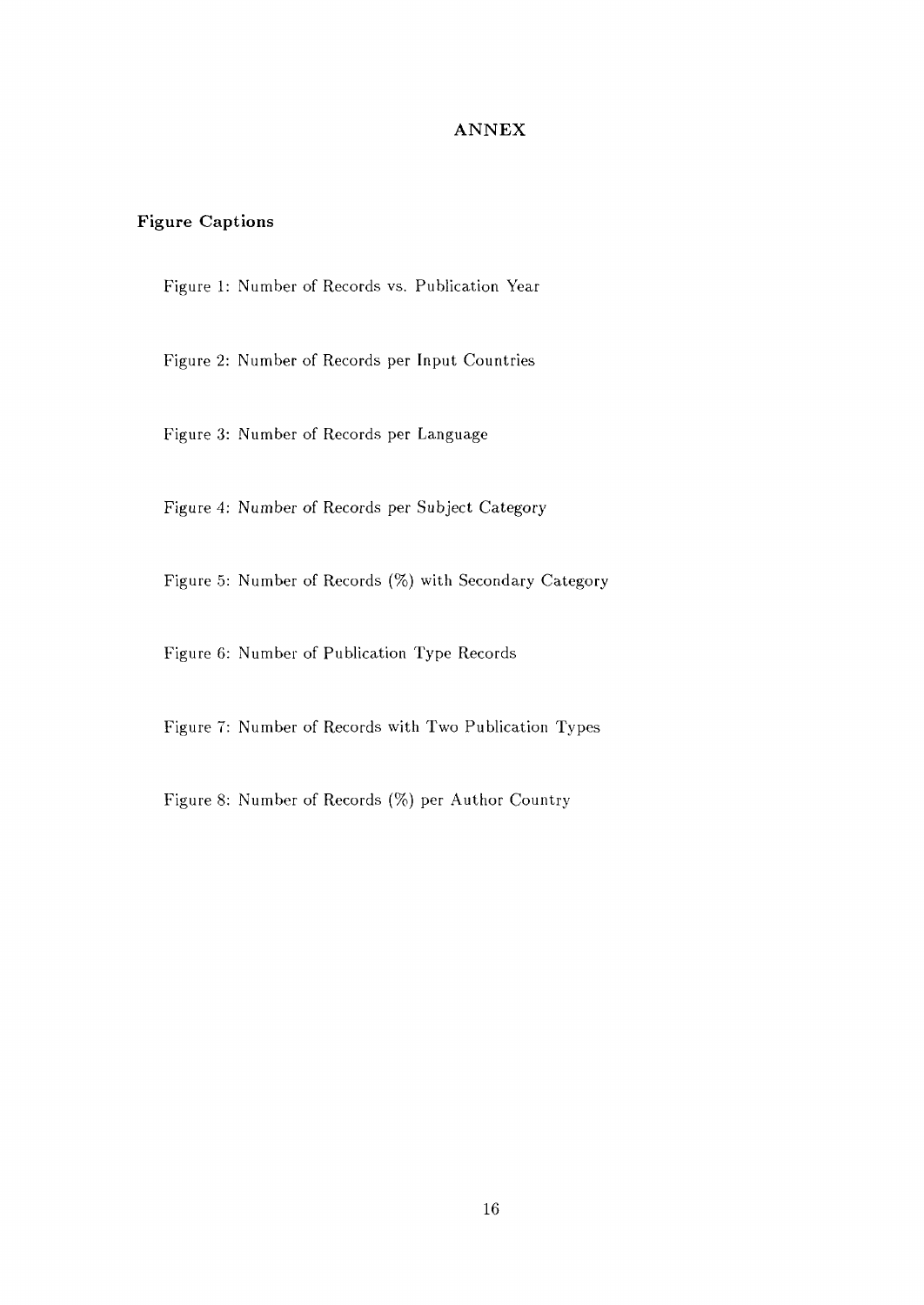#### CMGraph

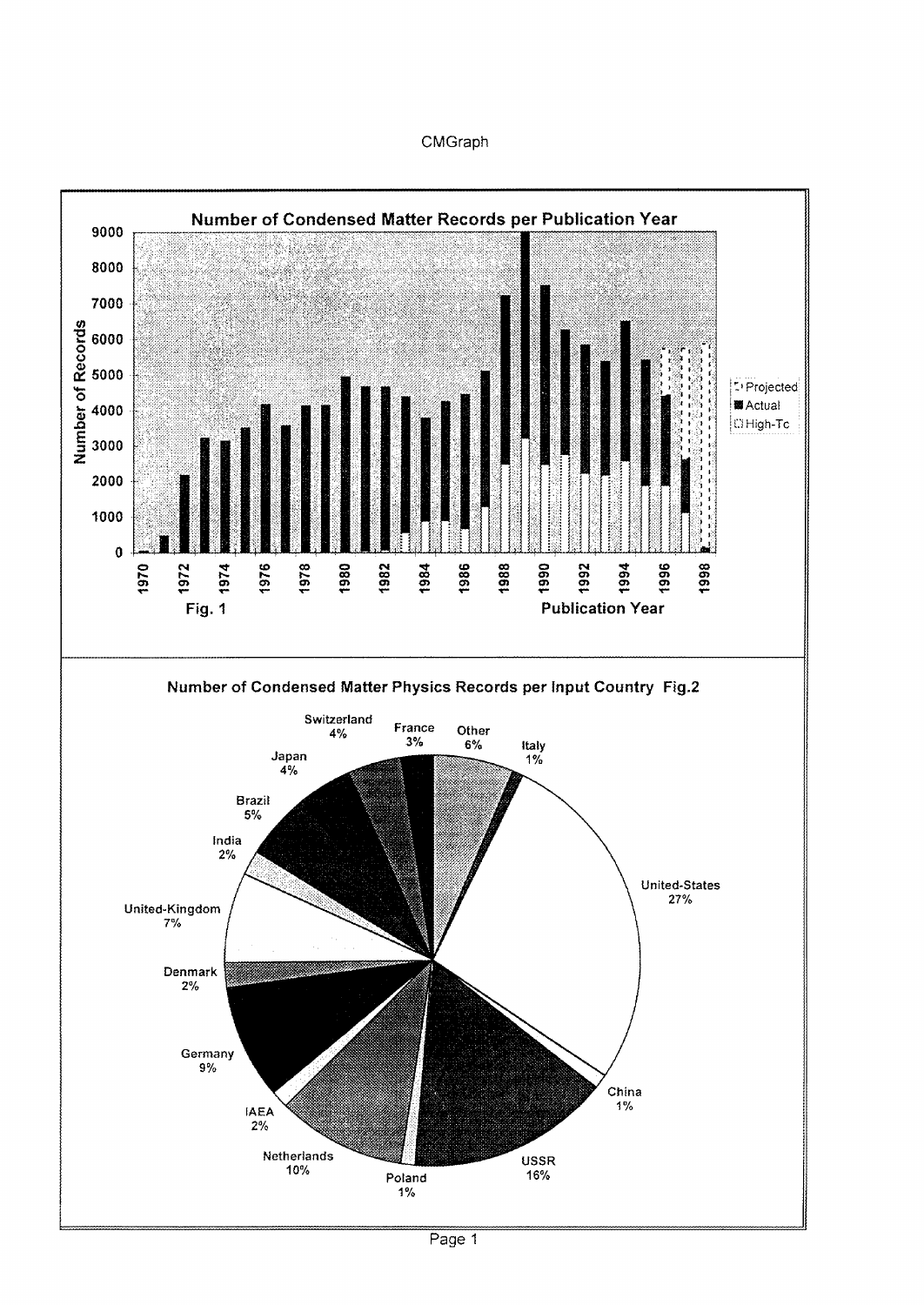



Page 2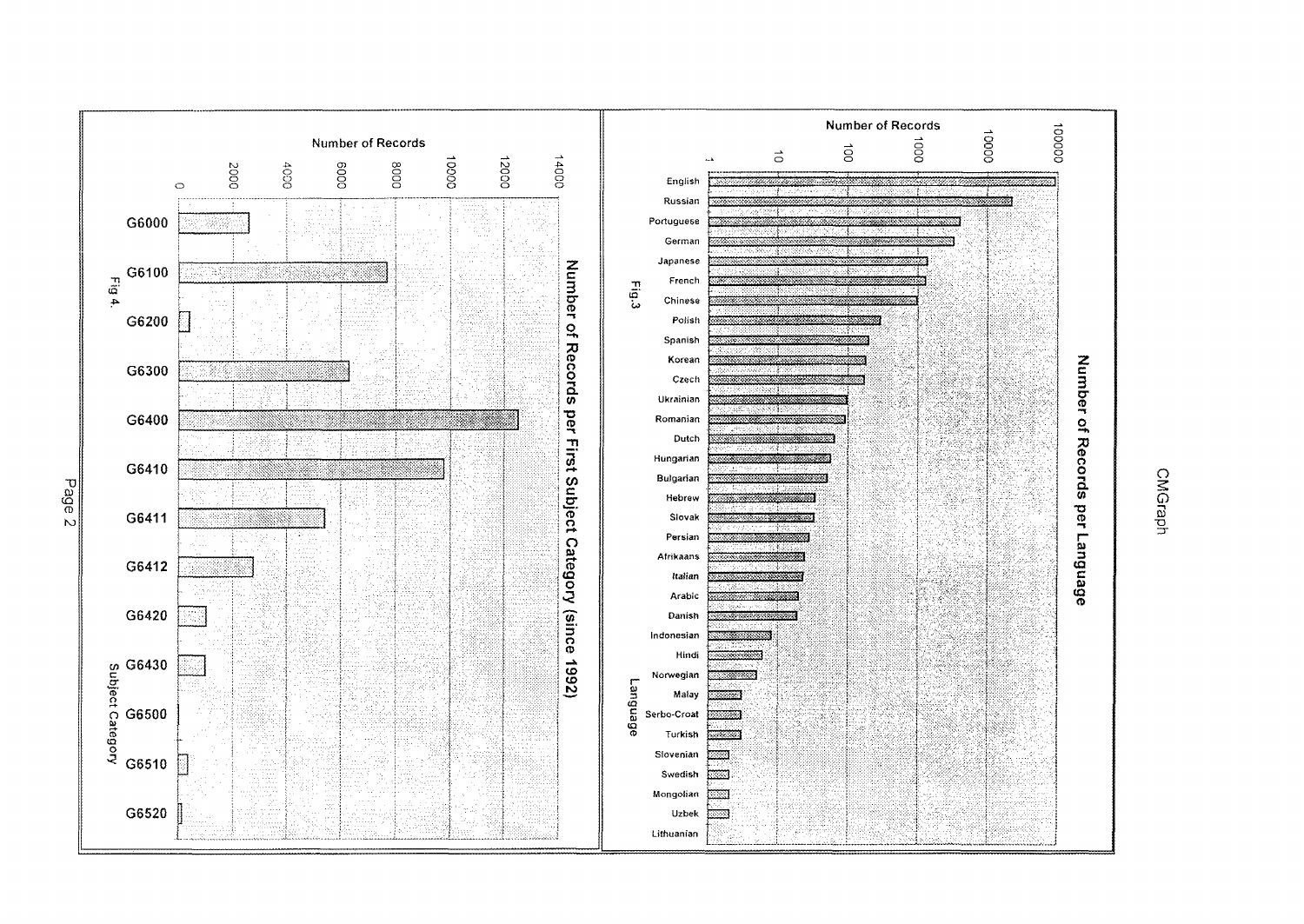$\label{eq:3.1} \frac{1}{\sqrt{2}}\sum_{i=1}^n\frac{\left(\frac{1}{\sqrt{2}}\right)^2}{\left(\frac{1}{\sqrt{2}}\right)^2}\left(\frac{1}{\sqrt{2}}\right)^2\left(\frac{1}{\sqrt{2}}\right)^2\left(\frac{1}{\sqrt{2}}\right)^2.$ 

at though a contr

 $\sim$ 

学校